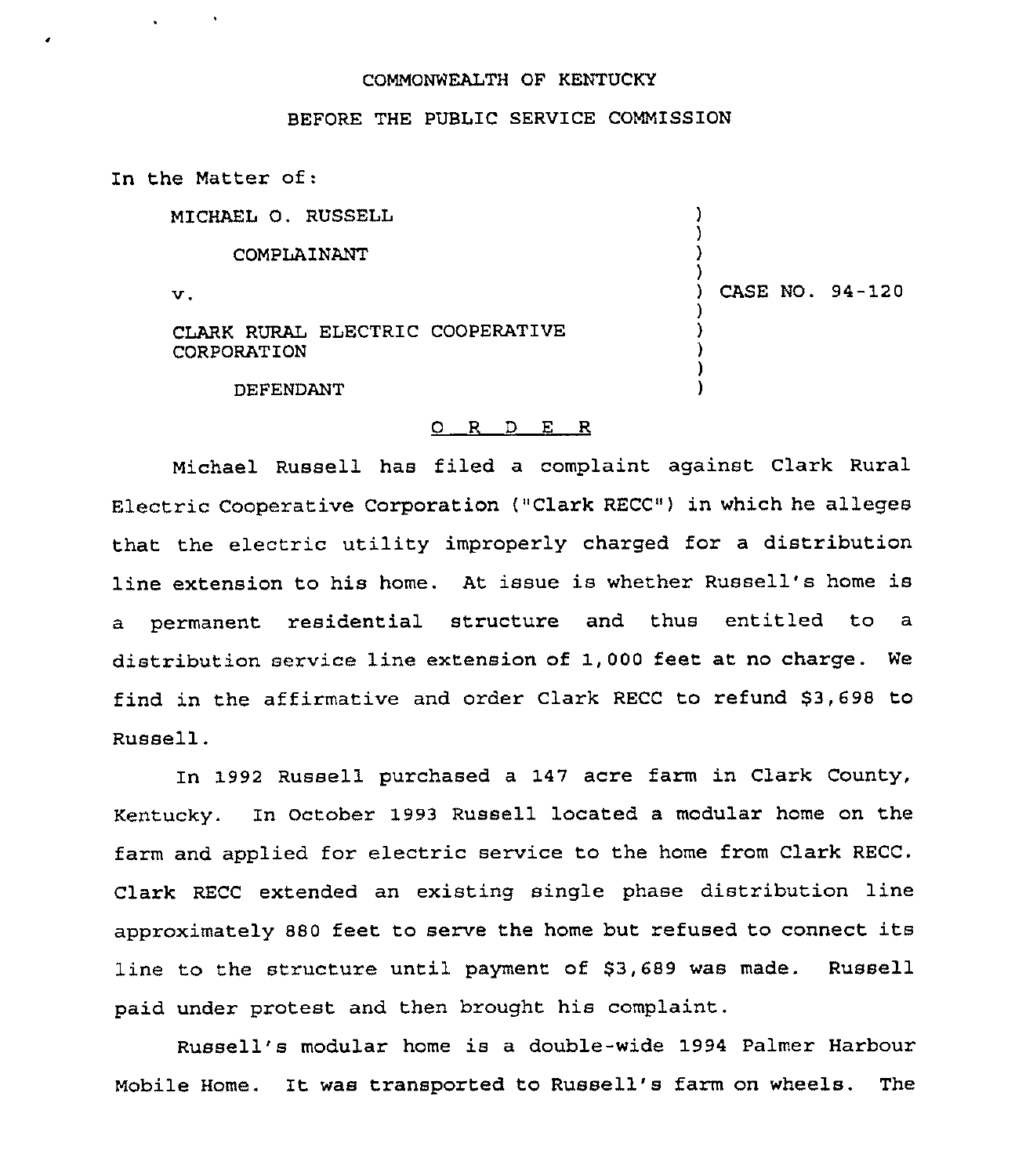wheels and axles then were detached from the structure's frame and the structure was anchored to a permanent cement block foundation.

Russell has made several improvements to the site. He constructed a 16-foot by 16-foot addition to the modular home which is nailed to the modular home and attached to a permanent block foundation. With the addition, the structure's total area is 2,100 square feet. Russell has also constructed a septic system for his home and has built a road to the structure. With all improvements, the total cost of the home is \$64,223.

Russell financed his purchase of the modular home with a 15 year loan from Green Financial Corporation. Green Financial has a security interest in the home. The security agreement, which has been filed with the Clark County Clerk's Office, identifies the home as personal property, not real property.

Clark RECC's method of supplying service to Russell differs from that used to provide service to a traditional "mobile home" in one major respect. The meter which registers Russell's usage is attached to the structure. Normally, meters for mobile homes are attached to a meter pole outside the structures.

Commission regulations require electric utilities to treat distribution line extensions to mobile homes and permanent homes differently. Commission Regulation 807 KAR 5:041, 511(1) provides:

> An extension of 1,000 feet or less of single phase line shall be made by a utility to its existing distribution line without charge for a prospective customer who shall apply for and contract to use the service for one (1) year or more and provides guarantee for such service .

> > $-2-$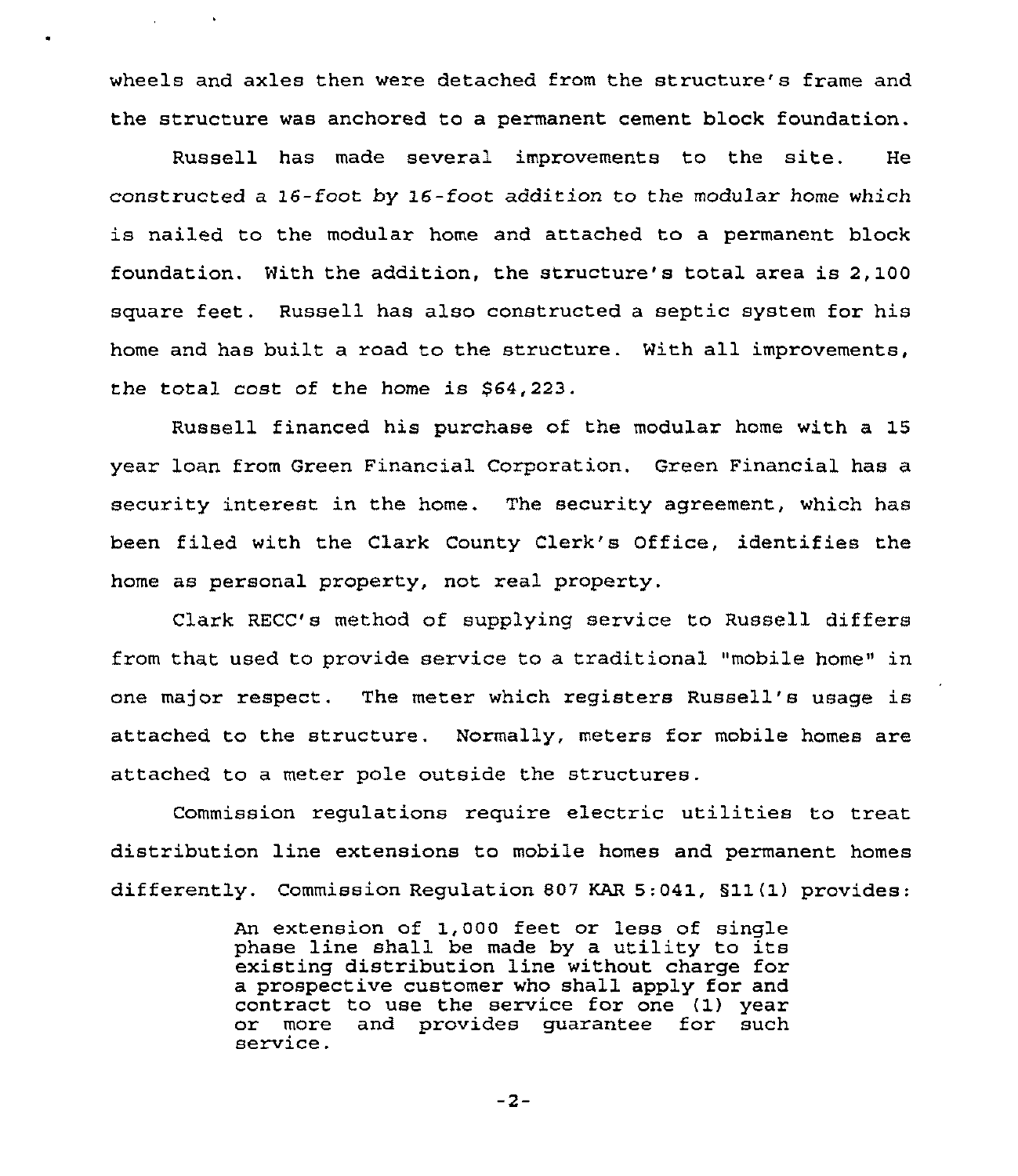Commission Regulation 807 KAR 5:041, 512 {3), on the other hand, permits an electric utility to charge a mobile home an advance equal to reasonable costs incurred by it from that portion of service extension beyond 300 feet plus fifty (50) dollars. That regulation further requires that this amount be refunded over a four year period in equal amounts for each year service is continued.

This disparate treatment is to protect electric utilities from uneconomic extensions. <sup>A</sup> distribution line extension represents a significant investment which is gradually recovered through general rates. If the original customer sells or transfers the property, the electric utility may still recover the cost of extension through its sales to subsequent occupants or owners. Because of their mobility, mobile homes present additional risks. If a mobile home moves, there is no structure to consume electricity nor subsequent occupant or owner to purchase electricity. The electric utility may not recover the cost of the extension.

Clearly the Russell home was originally a mobile home. The structure, however, has been transformed into a permanent structure. In Shoffner v. Nolin RECC,<sup>1</sup> the Commission held that a mobile home which had undergone substantial changes, such as the removal of its wheels, axles, and tongue and its attachment to <sup>a</sup> permanent masonry foundation, "is no longer <sup>a</sup> portable structure and should not be considered a 'mobile home' within the meaning of

 $\mathbf{1}$ 

Case No. 92-320 (Ky. P.S.C. Jan. 12, 1993) (slip op.)